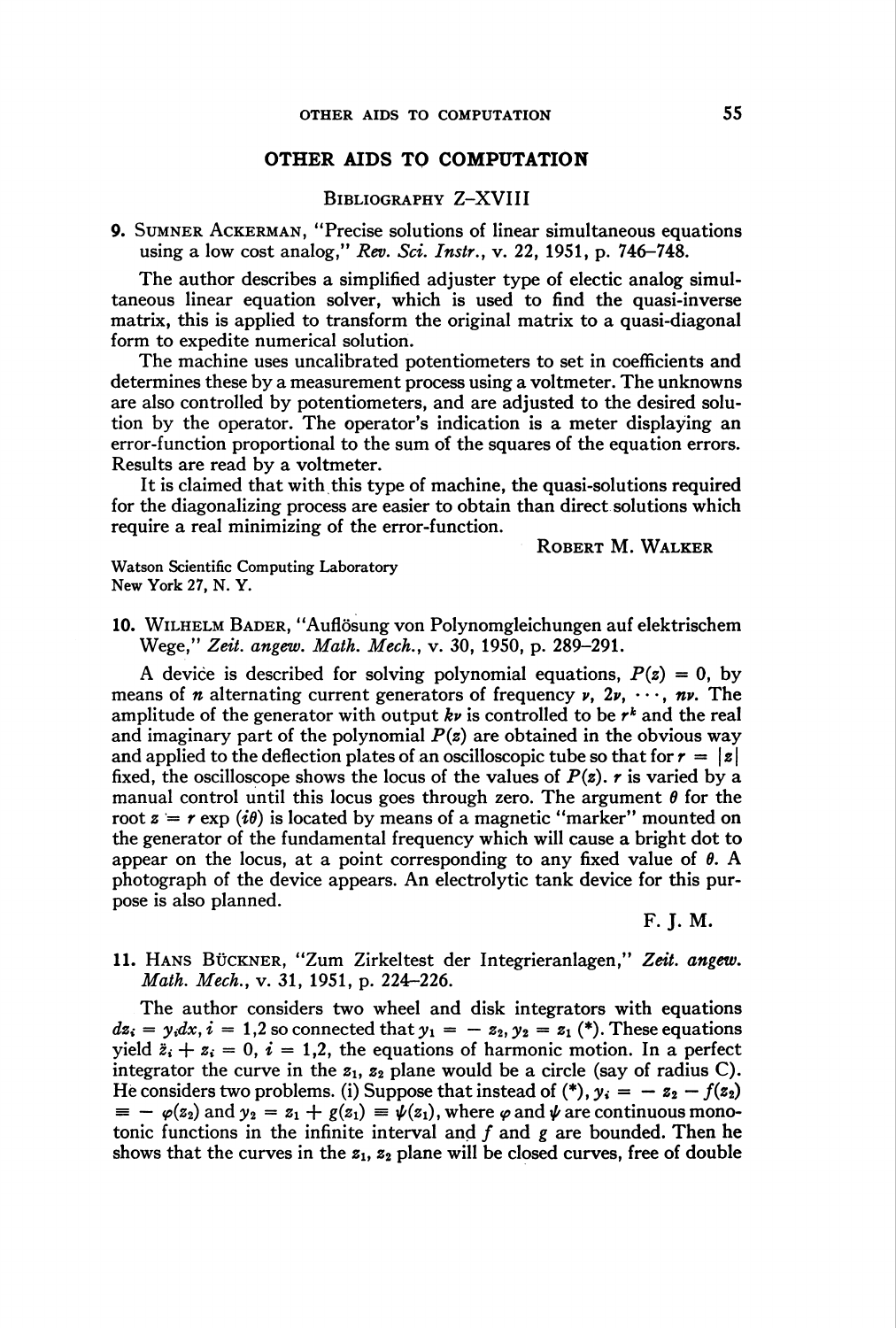points, (ii) The second problem considers the effects of backlash. He assumes  $y_1 = -z_2 + \Delta z_2, y_2 = z_1 - \Delta z_1$  (\*\*), where  $\Delta z_2 = a_2 \text{ sgn } z_2, \Delta z_1 = a_1 \text{ sgn } z_1$ (except in the neighborhood of  $\dot{z}_1 = 0 = \dot{z}_2$ ). The constants  $a_i \geq 0, i = 1,2$ are due to the play in the driving mechanisms. By integration of the nonhomogeneous equations (\*\*) the author determines that instead of closed curves in the  $z_1$ ,  $z_2$  plane, spirals are obtained. The radius of the spirals is approximately  $8n(a_1 + a_2)C$ , where *n* is the number of turns. No other types of errors in mechanical integrators are considered.

K. S. Miller

New York Univ. New York

12. J. B. CARROLL & C. C. BENNETT, "Machine shortcuts in the computation of chi-square and the contingency coefficient," Psychometrika, v. 15, 1950, p. 441-447.

"The methods presented here are particularly adapted to the more recent models of desk calculating machines. ..."

- 13. G. F. Castore & W. S. Dye III, "A simplified punch card method of determining sums of squares and sums of products," Psychometrika, v. 14, 1949, p. 243-250.
- 14. S. CHARP, "A new Fourier series harmonic analyzer," Electrical Engineering, v. 68, 1949, p. 1057.

The coefficients  $a_n = \pi^{-1} \int_{0}^{2\pi} f(x) \sin nx \, dx$  and the corresponding  $b_n$ are obtained from a graph of the function  $f(t)$  by means of ball and roller integrators.  $f(x)$  is traced by an operator from the graph and the sine and cosine are obtained by a Scotch yoke mechanism.

- 15. LISBETH CROWELL, "The airflow slide rule," Aero Digest, v. 59, 1949, No. 6, p. 66, 76, 78. Also, Franklin Inst. Jn., v. 249, 1950, p. 328–332.
- 16. H. J. Dreyer, "Automatisches lichtelektriches Kurvenabtasten bei Integrieranlagen," Zeit, angew. Math. Mech., v. 30, 1950, p. 291-292.

The device described in the title is for use in the Darmstadt differential analyzer.

- 17. E. D. Jarema, "Noise figure chart," Electronics, v. 23, 1950, No. 3, p. 114.
- 18. K. Krienes, "Ein Polarplanimeter zur Bestimmung des polaren Trägheitsmomentes," Zeit, angew. Math. Mech., v. 30, 1950, p. 62.

A mathematical derivation of the theory for this device.

19. G. Lyon, "Some experience with a British A. C. network analyzer," Inst. Elec. Engrs., Proc, v. 97, part II, 1950, p. 697-714. Discussion p. 714-725.

The author describes a British built post-war network analyser which uses a 500 c.p.s. supply system. The number, range, accuracy, construction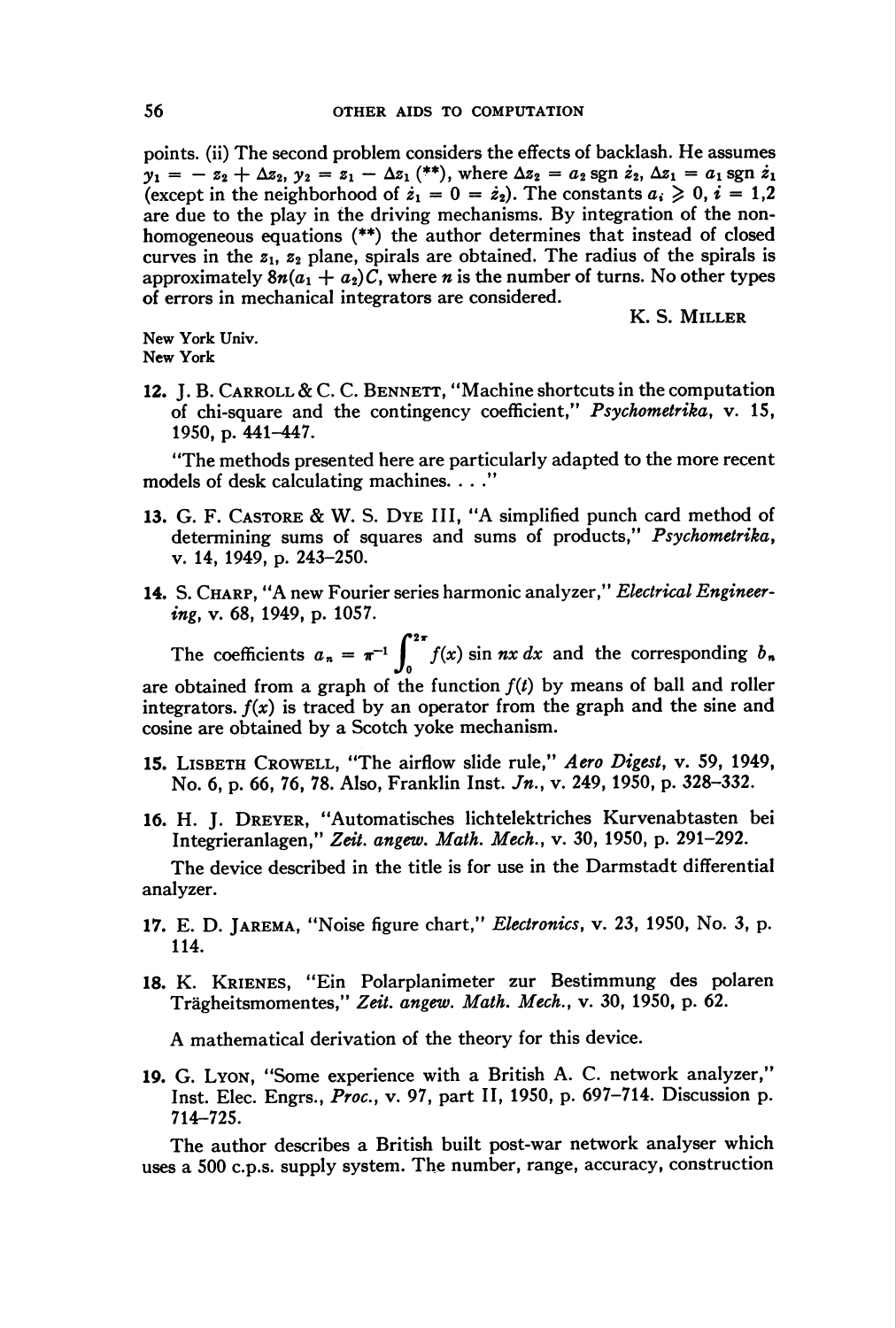and composition of each of the various components are given. The remainder of the paper is concerned with the application of this device to a wide range of engineering problems of power network design.

20. J. L. Meriam, "Differential analyzer solution for the stresses in a rotating bell-shaped shell," Franklin Inst.,  $J_n$ , v. 250, 1950, p. 115-133.

The author obtains a fourth order ordinary linear differential equation for the stress in a rotating shell which consists of a portion of a torus with zero hole. This differential equation was solved on the UCLA differential analyzer. The problem was solved under various boundary conditions on the two edges. Since the equations are linear, no basic difficulty is involved in obtaining a solution from the solutions available in the differential analyzer but the author indicates useful techniques.

F. J. M.

21. Thomas M. Moore, "German missile accelerometers," Electrical Engineering, v. 68, 1949, p. 996-999.

These accelerometers for V-2 rockets are tied in with an integrating process to yield a specified velocity at the point where the fuel is cut off. For this purpose accelerometers based on precessing gyroscopes were inadequate. A system was devised in which an electric current from a linear inertia accelerometer was fed into an electroplating cell. After a certain prescribed amount of electricity was fed into the cell, a change in character of the electrolytic process caused a definite voltage jump. This permitted an integration process precise to .03 percent. To provide a compensation for distance covered, a further integration is necessary. The article also discusses the lateral control of these rockets.

F. J. M.

22. K. Ramsayer, "Die Funktionsrechenmaschine," Zeit, angew. Math. Mech., v. 30, 1950, p. 294-295.

The author discusses the addition of a function table to a desk type calculating machine which is provided with (mechanical) storage facilities. The values are to be stored on a template and provision is to be made for linear interpolation. A similar machine was constructed in Germany during the war but is no longer available.

F. J. M.

23. Reference Sheet Section, *Electronics*, v. 23, 1950, "Buyers Guide," p. R1-R40.

This section contains 21 articles involving graphs and tables of assistance in computation for electrical engineering, for instance, one is on "vector computation," another on the "square root of a complex number." It also includes a complete index of all such articles published in *Electronics* since 1930.

24. M. G. Say, "Analogies," Inst. Elec. Engrs., Proc, v. 97, 1950, part I, p. 21-22.